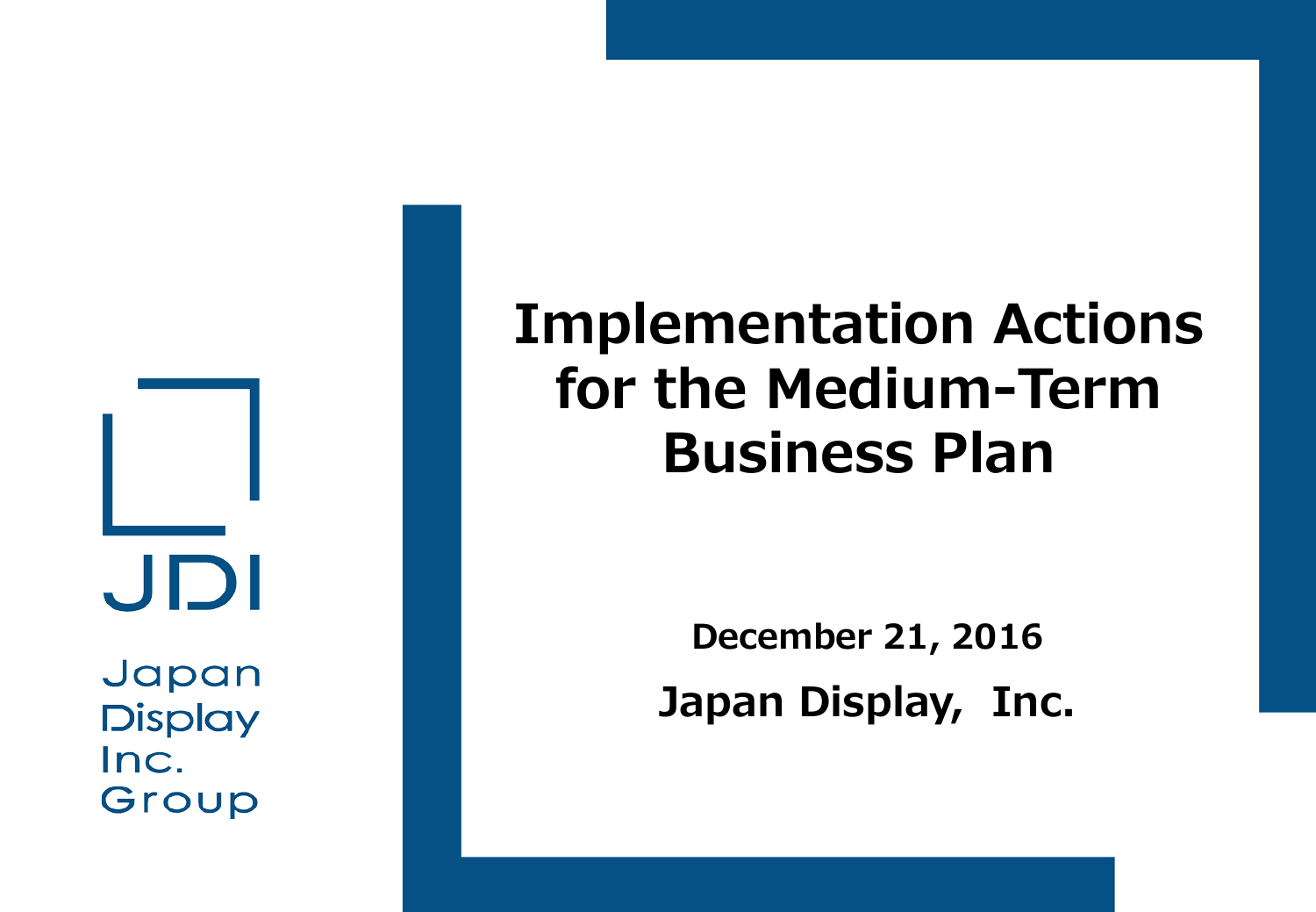## **Medium-Term Business Plan Framwork**

- **Build stable profit base = Structural reforms**
	- **1. Expand non-mobile biz ratio to 50%+ in FY21**
	- **2. Thorough cash flow management**
	- **3. New biz model that includes global strategic tie-ups**
- **Maintain & enhance competitiveness = Accelerate technology innovation**
	- **1. Evolve next-gen flexible display technology**
	- **2. Expand technology portfolio (Evaporation and printing-method OLED technology development)**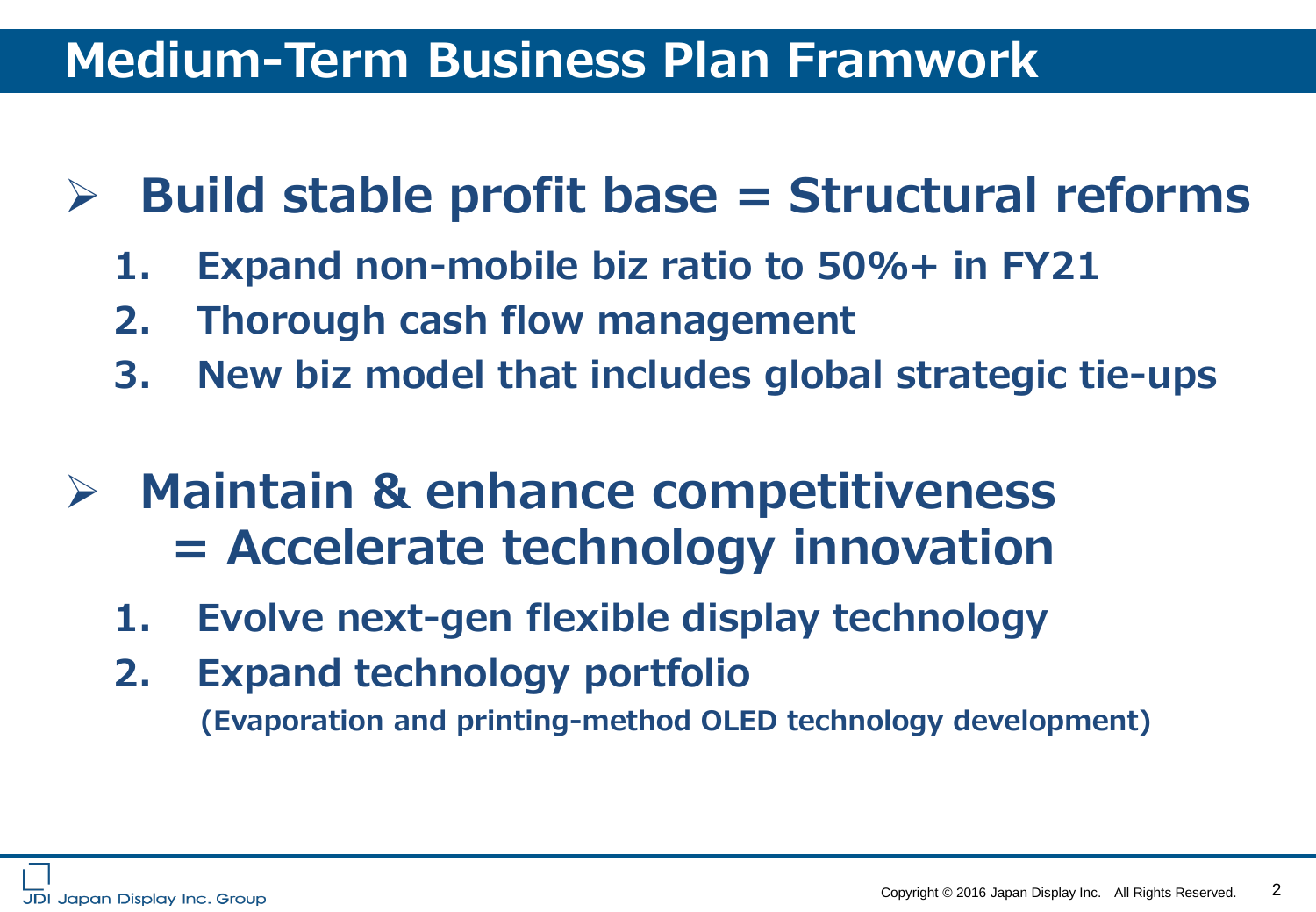## **Medium-term Business Goal**

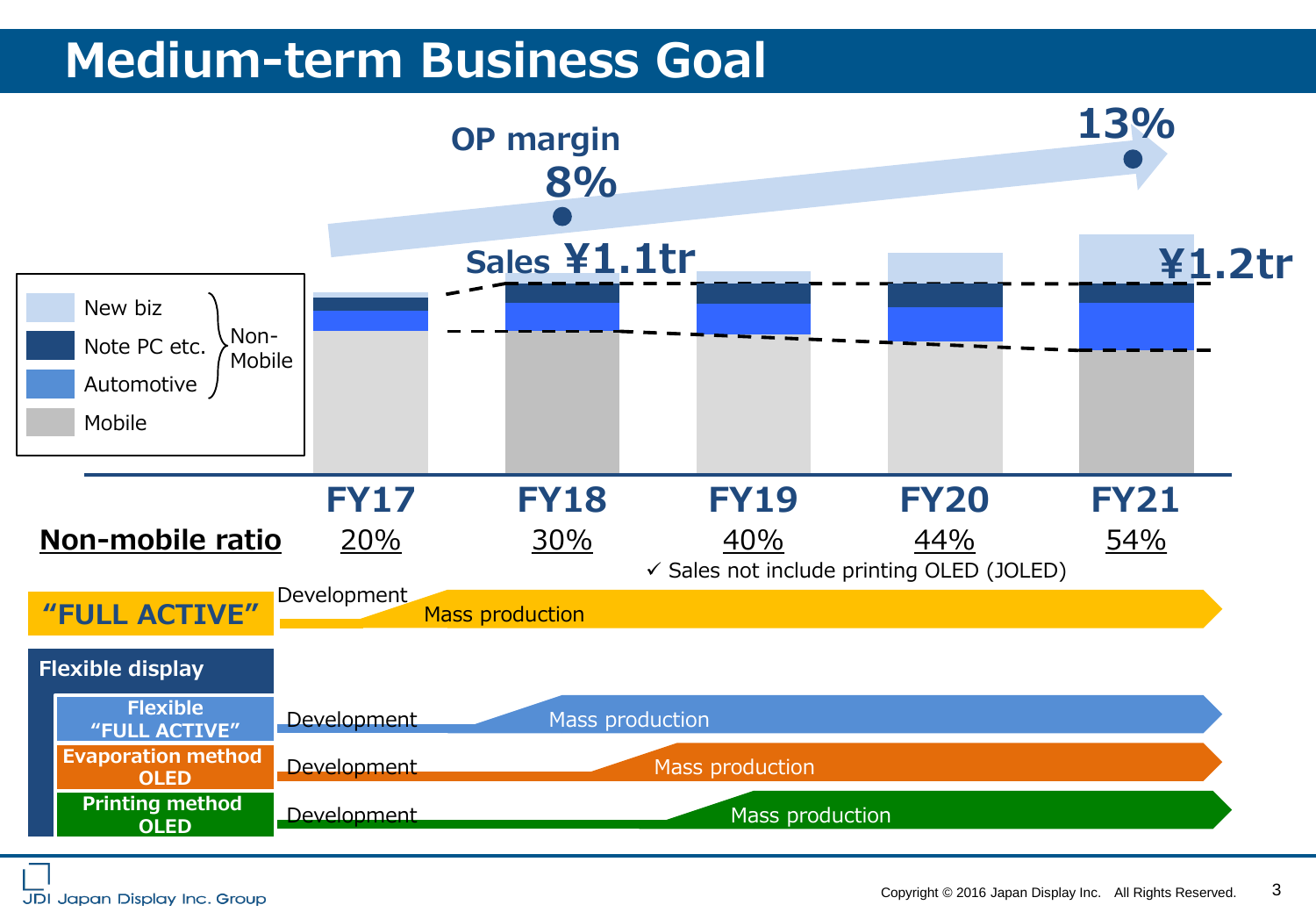## **Medium-term Business Goal**

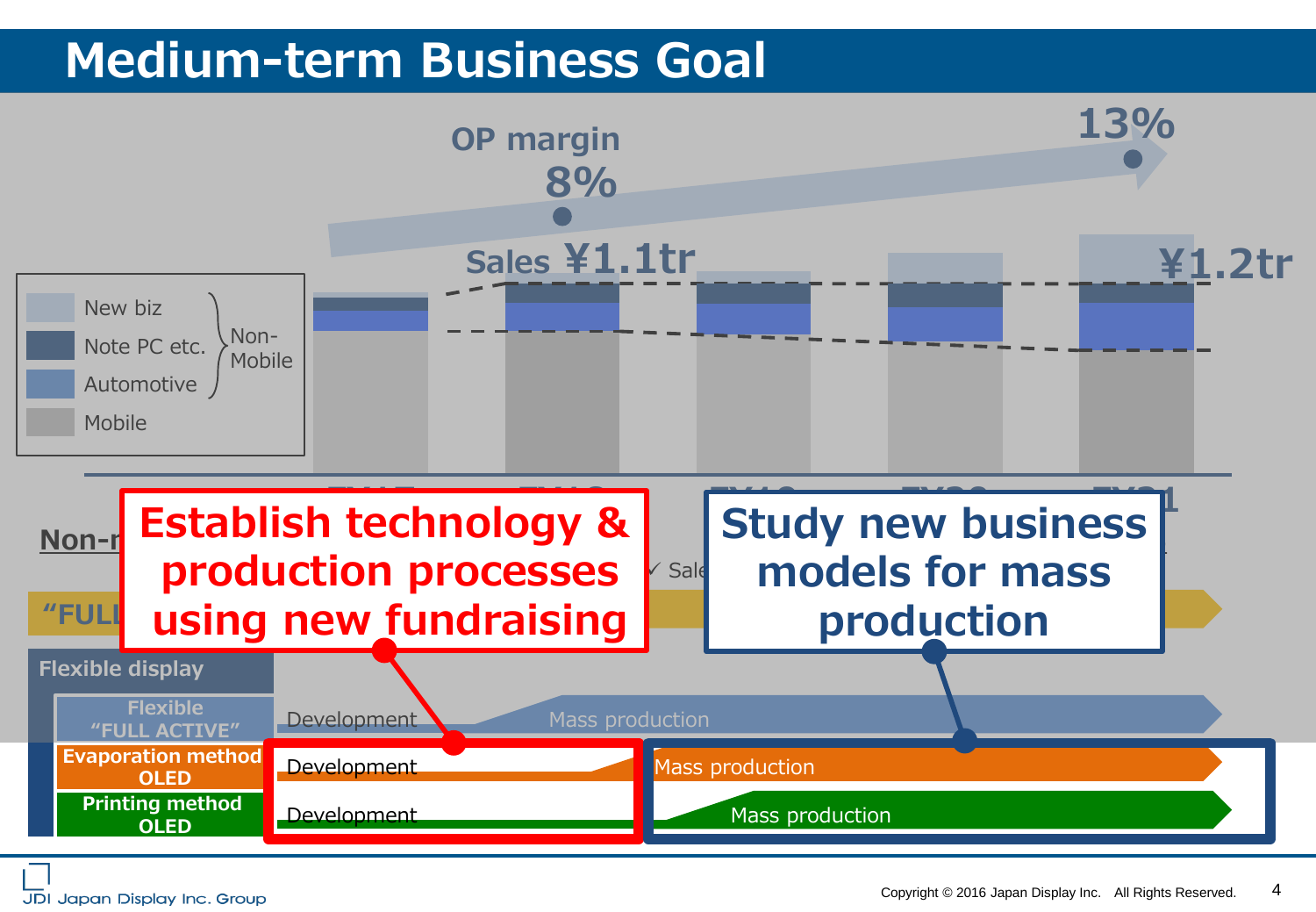## **Expansion of Technology Portfolio**

### ■ Enhance display platform & accelerate biz field expansion



JDI Japan Display Inc. Group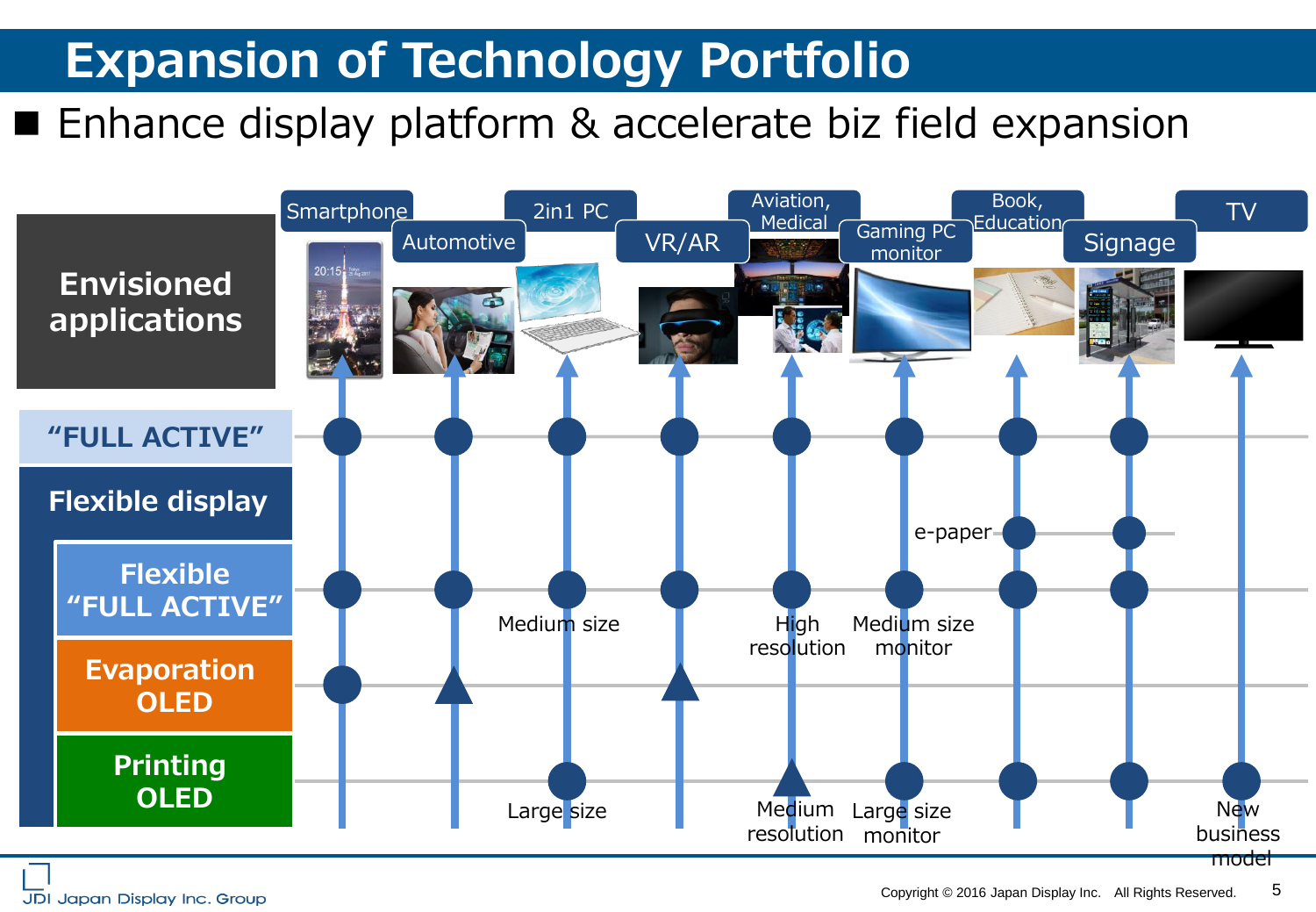## **Expansion of technology portfolio**

#### ■ Enhance display platform & accelerate biz field expansion



JDI Japan Display Inc. Group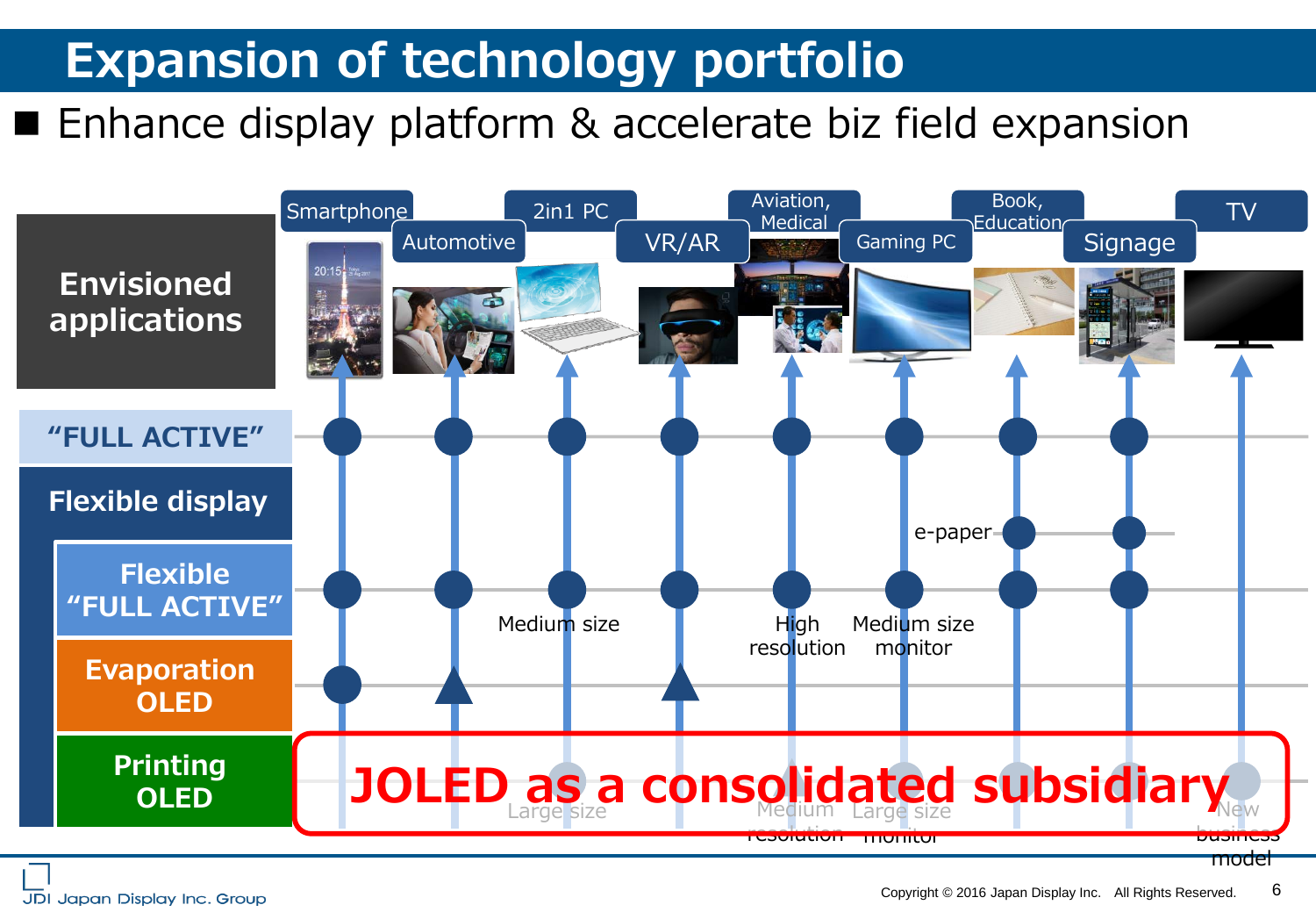## **Plans for Making JOLED a Subsidiary**

- **Acquire 51% of JOLED voting rights; basic agreement today on conversion to consolidated subsidiary**
- **Plan to reach final agreement by end-FY16 following due diligence**
- **Plan to begin JOLED operations as consolidated subsidiary in 1H-FY17**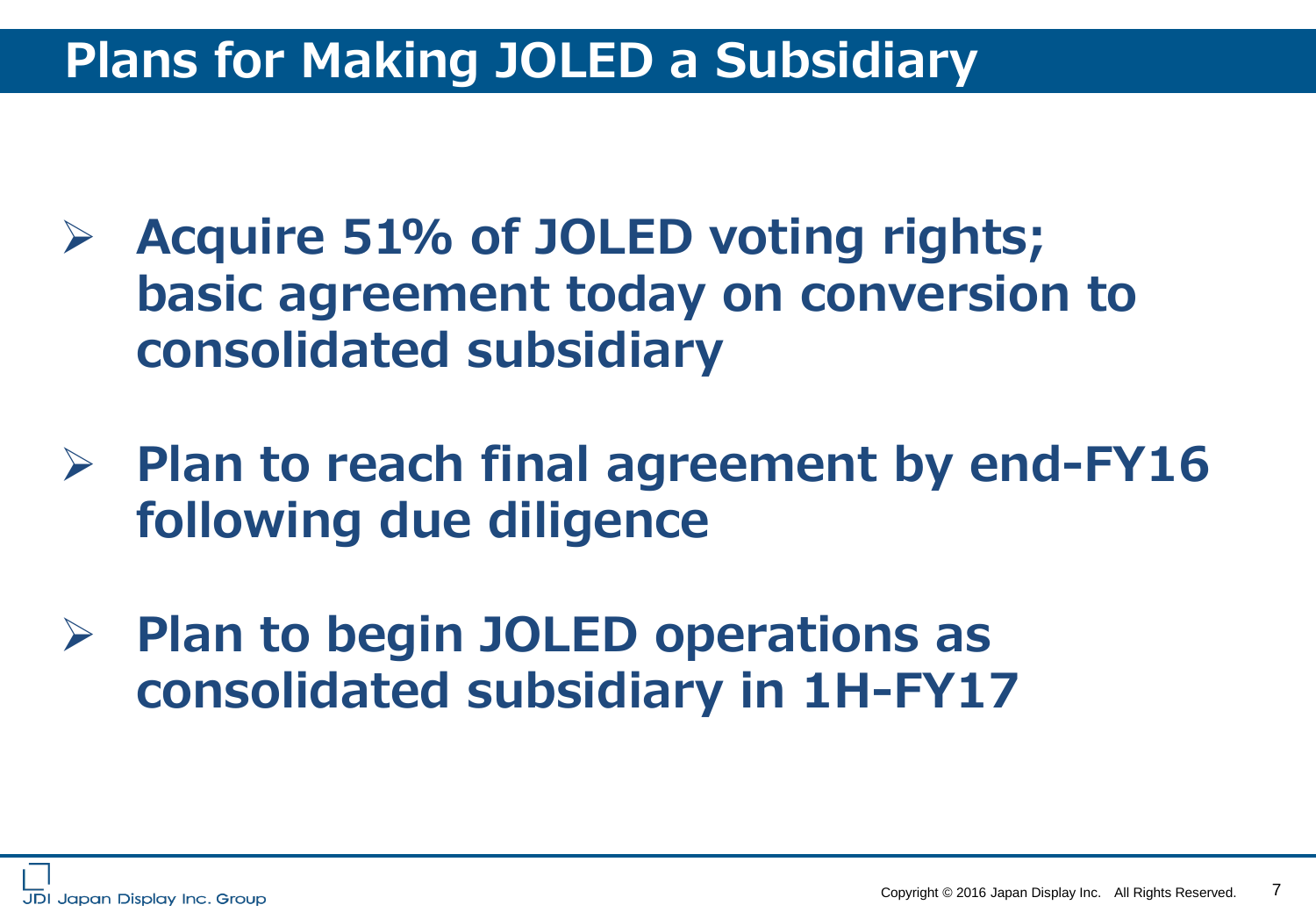## **JOLED Company Profile**

| <b>Company Name</b>                 | JOLED Inc.                                                                                                                                                                                        | <b>FJOLED</b> |
|-------------------------------------|---------------------------------------------------------------------------------------------------------------------------------------------------------------------------------------------------|---------------|
| <b>Commencement</b>                 | January 5, 2015                                                                                                                                                                                   |               |
| <b>Representative</b>               | Nobuhiro Higashiiriki                                                                                                                                                                             |               |
| <b>Business</b>                     | Research, development, production and sale of organic<br>electroluminescent display panels and parts, materials and<br>production equipment and related products thereof                          |               |
| <b>Capital</b>                      | 18.85 billion yen (as of November 1, 2016)                                                                                                                                                        |               |
| <b>Employees</b>                    | Approx. 260 (incl. 230 OLED engineers)                                                                                                                                                            |               |
| <b>JOLED's Target</b>               | Spark innovation in the medium-sized display market<br>with printing OLED                                                                                                                         |               |
| <b>Development</b><br><b>Center</b> | Kyoto Technology Develop Ctr (at ex-Panasonic Develop Ctr)<br>Atsugi Technology Develop Ctr (at ex-Sony Develop Ctr)<br>Ishikawa Technology Develop Ctr & G4.5 pilot line (at JDI Ishikawa Plant) |               |
| <b>Milestone</b>                    | Jan 2015: Established JOLED<br>July 2016: Started pilot production on G4.5 pilot line<br>Develop & validate mass mfg. technology by June 2017                                                     |               |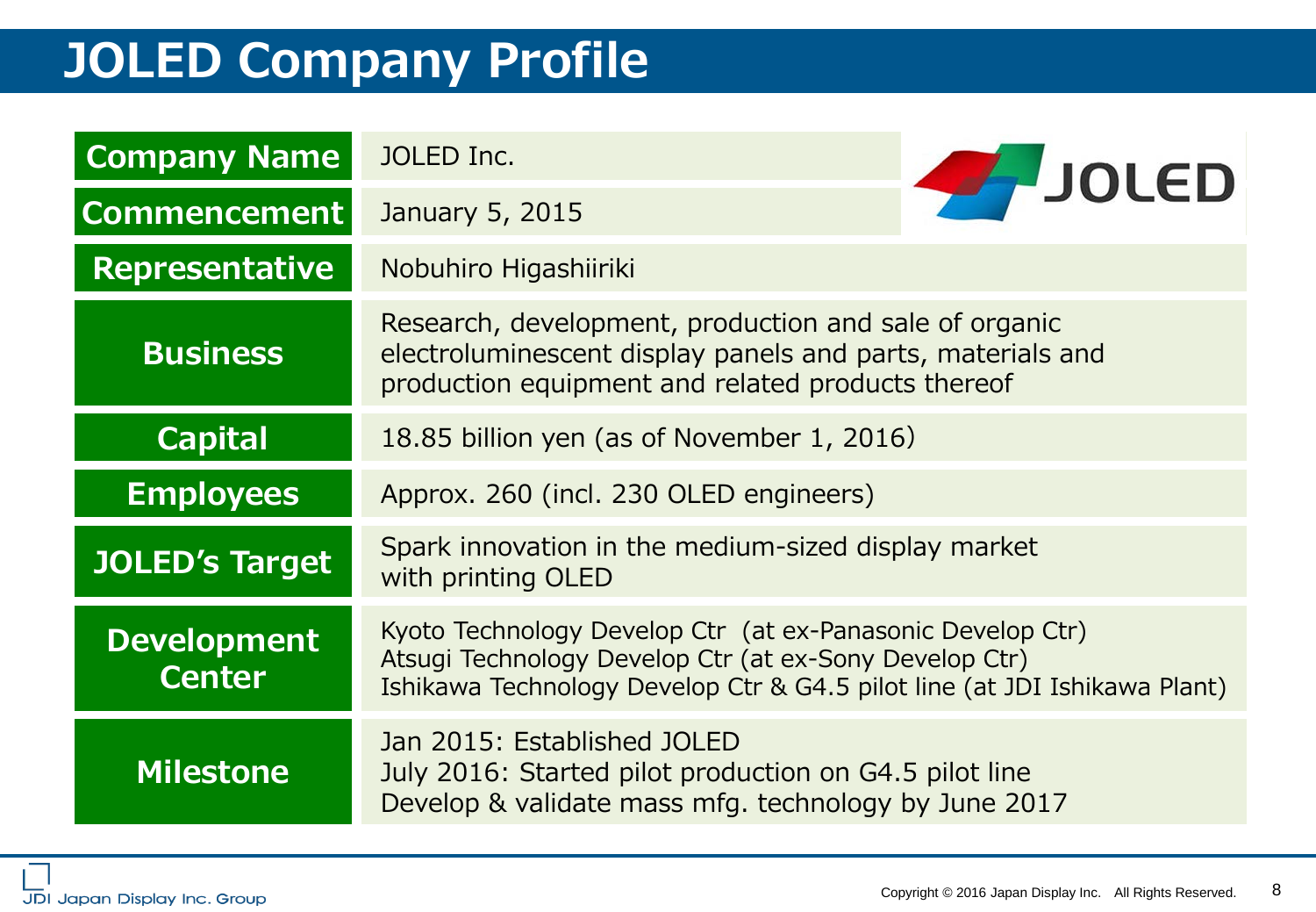## **Synergy of JDI and JOLED Becoming One Group**

- **(1) Expand business field to include printing-OLED medium-large displays**
- **(2) Enhance frontplane technology portfolio & R&D**
- **(3) Combine R&D resources for common backplane technology (LTPS/oxide semi.)**
- **(4) Share procurement, sales, administration resources etc. for commercialization**

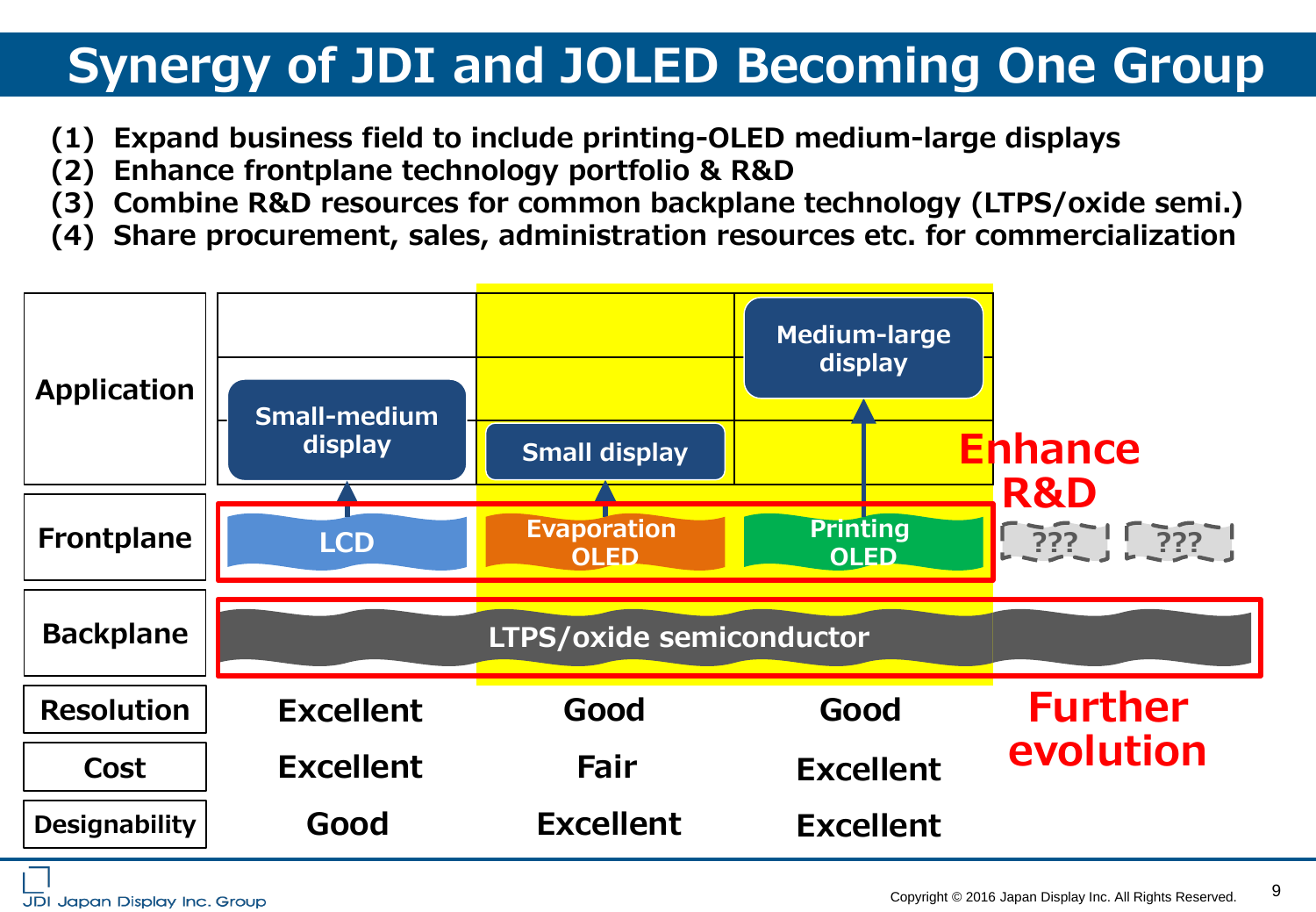## **RGB Printing OLED**



JDI Japan Display Inc. Group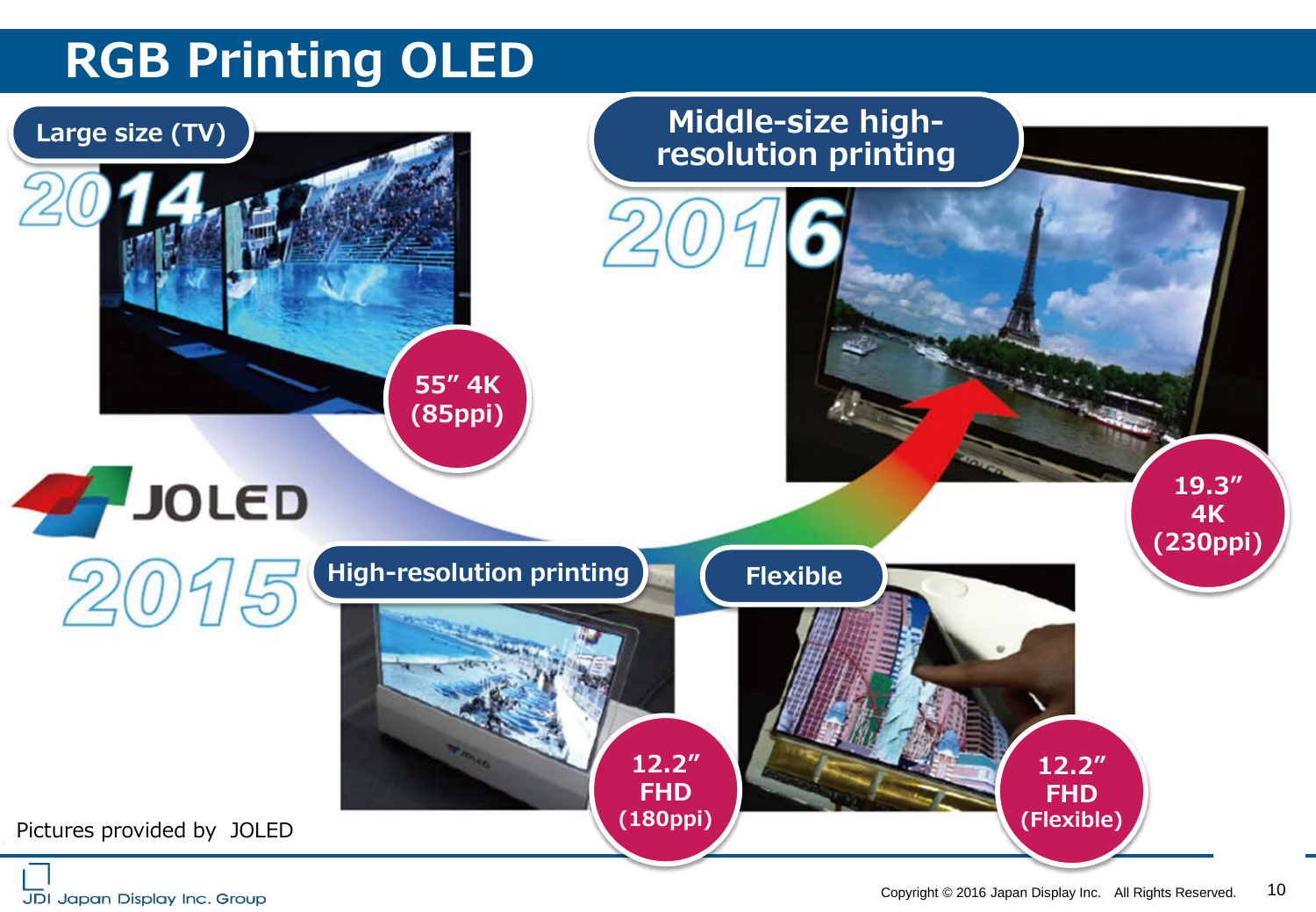## **Summary of Funds and Use of Funds**

|                                                                                                                                               | <b>Summary of Funds</b>                                                                                                                                                                                                                                                                                                                                                                                                                                                                                                                                                                                                                                                                                                                                 | <b>Use of Funds</b>                            |
|-----------------------------------------------------------------------------------------------------------------------------------------------|---------------------------------------------------------------------------------------------------------------------------------------------------------------------------------------------------------------------------------------------------------------------------------------------------------------------------------------------------------------------------------------------------------------------------------------------------------------------------------------------------------------------------------------------------------------------------------------------------------------------------------------------------------------------------------------------------------------------------------------------------------|------------------------------------------------|
| <b>Unsecured</b><br><b>Subordinated</b><br><b>Convertible Bonds</b><br>with Stock<br><b>Acquisition Rights</b><br>(Third-Party)<br>Allotment) | • Face value of bonds --- 45 billion yen<br>• Allotted to ------------- Innovation Network Corporation of Japan ("INCJ")<br>• Coupon ----------------- 0%<br>• Issue date -------------- January 11, 2017<br>• Maturity date ----------- January 11, 2024<br>• Conversion price ------- 430 yen (Equivalent to 145% of market<br>price at time of issuance resolution(*))<br>• Exercise period --------- From January 11, 2019 to December 27, 2023<br>(Conversion not possible for 2 years after issuance)<br>. INCJ's % of voting rights after exercising stock acquisition rights<br>45.13% (at time of issuance resolution: 35.58%)<br><sup>(*)</sup> Average of the Tokyo Stock Exchange closing price for 1 month (Nov. 21)<br>$-$ Dec. 20, 2016) | -R&D expenses<br>on printing<br><b>OLED</b>    |
| <b>Subordinated</b><br>Loan                                                                                                                   | • Aggregate loan amount -----------30 billion yen<br>• Loan lender -------------------------- INCJ<br>• Interest rate ------------------------4.23%<br>• Scheduled disbursement date ----- December 22, 2016<br>. Repayment date ------------------ December 22, 2023                                                                                                                                                                                                                                                                                                                                                                                                                                                                                   | -R&D expenses<br>on evaporation<br><b>OLED</b> |